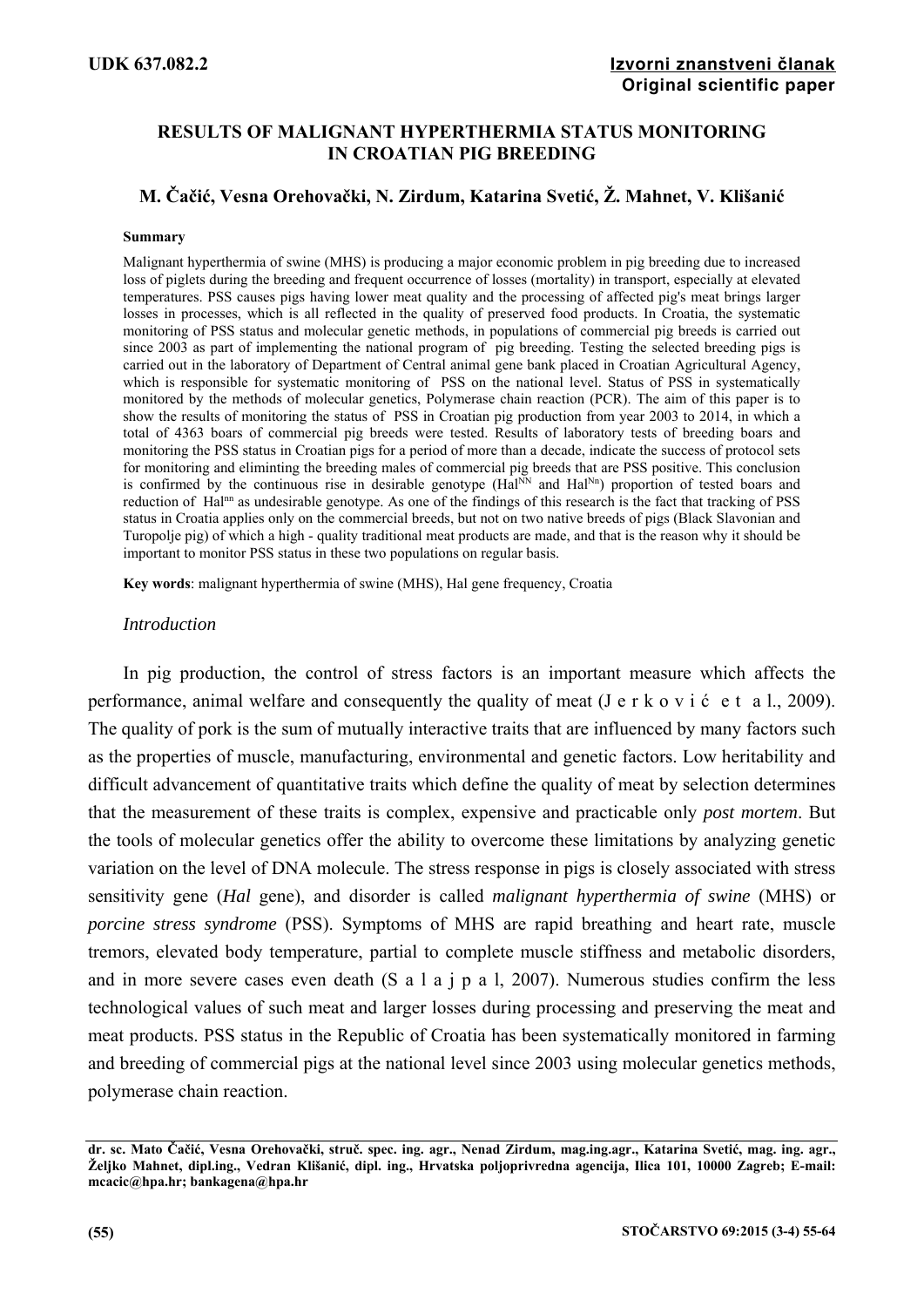The analysis of biological samples of pigs (hair and / or tissue) is carried out in the laboratory of *Department of Central Bank of animal genes* placed in *Croatian Agricultural Agency*, which is within the responsibilities of keeping the Gene Bank of farm animals in the Republic of Croatian. The Department is responsible for systematic monitoring of PSS at the national level ( $\dot{C}$  a  $\dot{c}$  i  $\dot{c}$  e t a l., 2015), and the results of departments work were presented in the publication of first *Annual report* in 2014 and presented to experts and the general public (C r o a t i a n a g r i c u l t u r a l a g e n c y, 2015a). Laboratory testing for PSS were carried out for all of the young boars selected for breeding (C r o a t i a n l i v e s t o c k s e l e c t i o n c e n t r e, 2000). Regardless of the production, phenotypic and genealogical data, young boars in which the tendency for PSS is noted are excluded from the breeding program, unless it is a Pietrain breed used in the terminal crossing.

### *Malignant hyperthermia and the impact on production traits of pigs*

Malignant hyperthermia is hereditary neuromuscular diseases of pigs with a disorder of skeletal muscle contraction, metabolic acidosis, hyperthermia (M a c L e n a n i P h i l l i p s, 1992; G i l l a r d e t a l., 1991), tachycardia, tachypnea, increased consumption of oxygen, cyanosis, cardiac arrhythmia, respiratory acidosis, unstable arterial blood pressure and death (S u s a n, 1998). Already in the 1960s it became clear that in many cases physical stress causes collapse and death in sensitive pigs (T o p e l e t a l., 1968), and the appearance of pale, soft and exudative (PSE) meat, (J u d g e, 1972). C r i s t i a n (1972) is the one who first assumed that stress sensitivity is genetically inherited, as it was confirmed later on in many studies (M a b r y e t a l., 1977, 1981; M i n k e m a e t a l., 1976; O ' B r i e n, 1986; L o u i s e t a l., 1992; i drugi). Numerous molecular studies have also confirmed the genetic inheritance (F u j i i, 1991). A groundbreaking step of studing the stress sensitivity of pigs and PSE meat is the knowledge that the syndrome of malignant hyperthermia can be caused by short-term exposure to the halothane gas (C h r i s t i a n, 1974). When exposed to the gas, the mechanism of stress reactions started in pigs and in susceptible individuals signs of stress syndrome developed and expressed as malignant hyperthermia and rigidity of muscles. Animals susceptible to malignant hyperthermia slowly recovered after the influence of gas, and with prolonged activity of halothane gas frequent occurrences of death were observed (W e b b i J o r d a n, 1978). Research based on reaction after exposed to halothane gas proven that stress sensitivity syndrome is inherited recessive  $(0 1 1 i v i e r e t a 1, 1975)$ . The gene responsible for sensitivity is called *Hal* (halothane) gene (A n d r e s e n i J e n s e n, 1977). It was found that the gene has two alleles: N (normal, dominant) and (halothane sensitive, recessive), but the main disadvantage of halothane test was detecting only those individuals susceptible to the disease (recessive homozygotes), but not the "carriers" of disorder (heterozygotes) (M i n k e m a e t a l.,1977). Given the existence of two alleles, the appearance of three genotypes which define the status of MHS is possible:  $\text{Hal}^{\text{NN}}$  - dominant homozygote,  $\text{Hal}^{\text{NN}}$  - heterozygote and  $\text{Hal}^{\text{NN}}$  recessive homozygote. Gene for stress sensitivity is located at the 6th chromosome, (6p1.1-q2.1)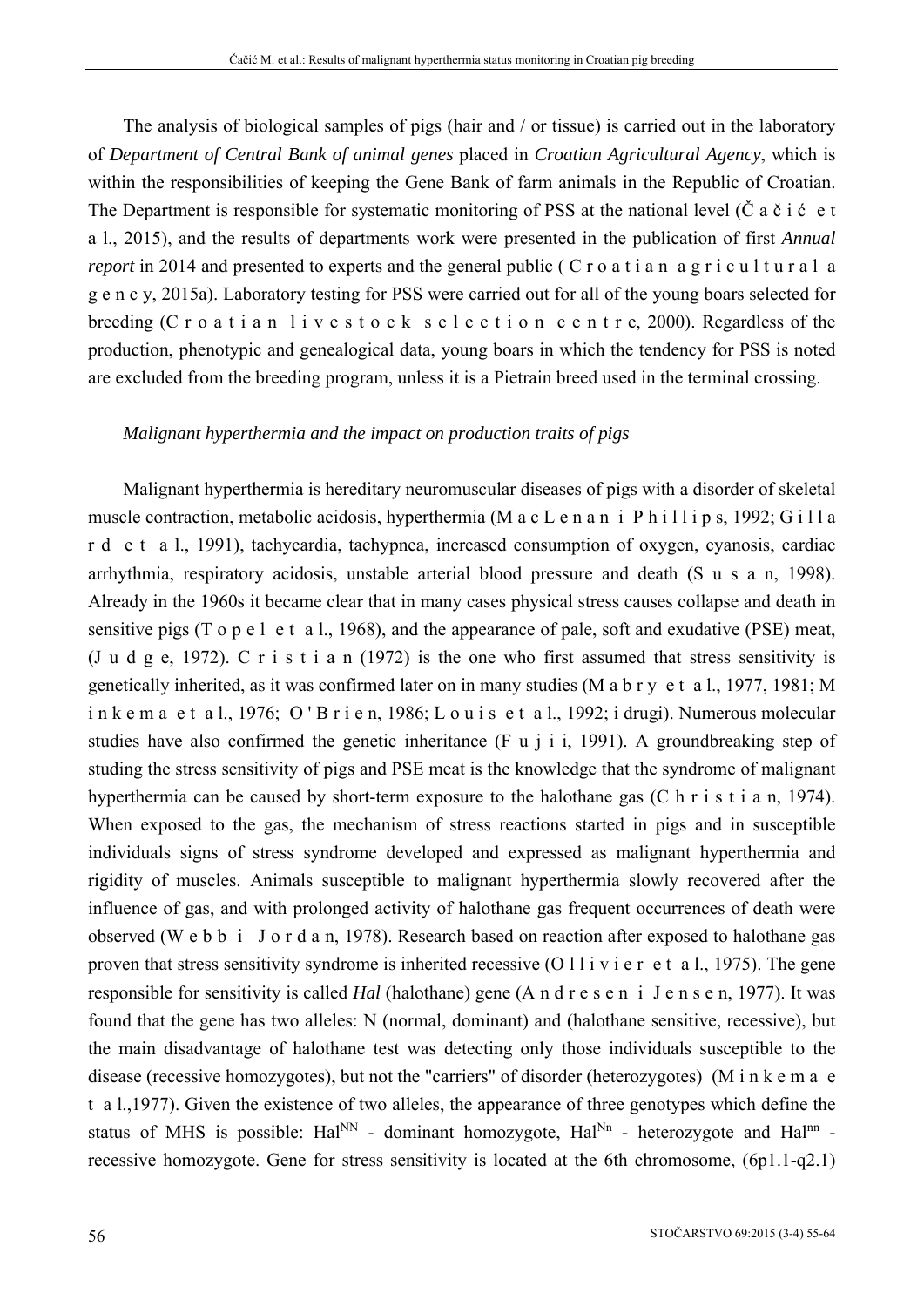and encodes Ryanodine receptor 1 (RYR1) and  $Ca^{2+}$  permeable channels in sarcoplasmic reticulum membranes of muscle cells (S a l a j p a l, 2007). In several studies, in pigs susceptible to malignant hyperthermia a point mutation was determined in Ryanodine receptor gene, located on sixth chromosome, 6p1.1-q2.1 at the position 1843 in the sequence of nucleotides, where the Cytosine (C) nucleotide is replaced by Thymine (T), which results in replacement of Cysteine (Cys) with Arginine (Arg) at the aminoacid sequence (Fu j i i e t a l., 1991; R i c h t e r e t a l., 1992; F l e t c h e r e t a l., 1993). Mutation C1843T in the RYR1 gene results in changes in the membrane permeability and increased  $Ca^{2+}$  ions releasing from the sarcoplasmic reticulum, in response to the action of strong stress, which induces increased metabolic activity within the muscle cells, and consequently the occurrence of PSS (Fujii et al., 1991; Richter et al., 1992; Fletcher e t a l., 1993). Methods of molecular genetics have made the link between mutation heredity and expression of disorder symptoms, and a new test based on the *Polymerase chain reaction* (PCR) to detect all three genotypes for PSS was described by F u j i e t a l. (1991), G i l l a r d e t a l. (1991) i T a d i ć (1994). The test is based on the selective amplification of mutated portions of RYR1 gene by PCR and sequencing the segments of restriction fragments. The test has proven to be very accurate and fast, enabling easy testing of large number of individuals in a short time and detecting all three PSS genotypes (L a c k o v i ć e t a l. 1997). Generally, the opinion based on the informations given by DNA molecules can assist pig production after eliminating certain undesirable genes from pig population, and also the impact of such genes on the meat quality (J e r k o v i ć e t a l., 2009). In addition, this information can help in quantitative traits selection, including those traits that can affect traditional orms of selection.

PSS has a major impact on production traits of pigs and pork products. Poorer quality meat in pigs of undesirable genotype (Hal<sup>nn</sup>) defines L e a c h e t a l. (1996), F i s h e r e t a l. (2000), O t t o e t a l. (2007), S a l a j p a l (2007) etc. In pigs of Hal<sup>Nn</sup> and Hal<sup>nn</sup> genotypes, A a l h u s e t a l. (1991), P o m m i e r e t a l. (1992) i R o s n e r e t a l. (2003) determined a better expressive meatiness, increased content of muscle tissue in carcasses, but in the slaughtering line lower meat quality was found in comparison to the pigs of Hal<sup>NN</sup> genotype, and they stated that the results of research were clearly associated with stress sensitivity and consequently the meat quality was worse. L a c k o v i ć e t a l. (1998) determined a better fattening abilities and expressive meatiness of the individuals of Hal<sup>Nn</sup> genotype. M a r g e t a e t a l. (2010) determined that PSS affects the back fat, meatiness and loss of meat juice, and that individuals of  $\text{Hal}^{\text{Nn}}$  genotype have desirable production and processing characteristics. A little later, M a r  $g e t a e t a l.$  (2012) confirmed poorer fertility of sows inseminated with  $\text{Hal}^{\text{Nn}}$  genotyped boars. A l v e s e t a l. (2014) found lower body fat on the legs of individuals of  $\text{Hal}^{\text{Nn}}$  genotype.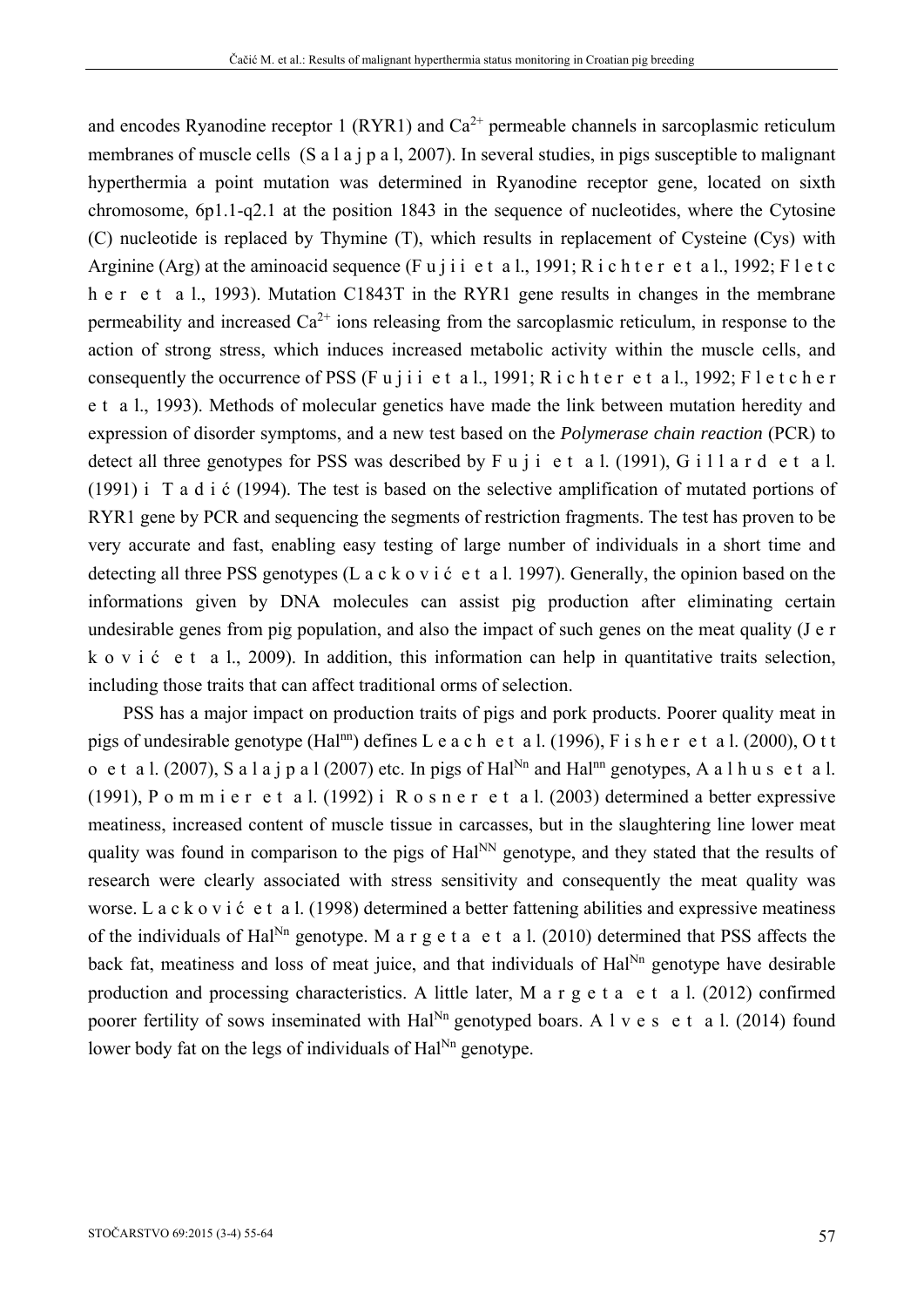### *The aim of research*

The aim of this research is to show results of previous systematic monitoring of malignant hyperthermia status in commercial pig breeding at national level in the Republic of Croatia in the period from year 2003 to 2014.

## *Materials and methods*

The study used laboratory PCR analysis of selected breeding boars tested for PSS. The analyzes were conducted in the laboratory of Department for Central Bank of animal genes. Results of laboratory analysis covering the period from the year 2003 to 2014 and overall analysis of 4363 boars, noting that the study does not include year 2013 because of the unavailability of data due to technical reasons (Table 1). The calculation of genotypes and alleles frequencies from laboratory analysis results for PSS boar testing was made by the Hardy - Weinberg method, which allows calculation of genotype frequencies, and predicting the changes in genes and genotypes frequencies in the populations (Hardy, 1908). The frequencies of genotypes (Hal $^{NN}$  - dominant homozygote, Hal<sup>Nn</sup> - heterozygote and Hal<sup>nn</sup> - recessive homozygote) were determined according to the formula of HW law:

 $f$ (genotype) =  $N'$  (genotype) /  $N'$  (total),

where  $f$  is the frequency and  $N'$  is the number.

The frequencies of alleles (N and n) were determined from the genotype frequencies:

 $f(N) = f(NN) + f(\frac{1}{2}Nn)$  and  $f(n) = f(nn) + f(\frac{1}{2}Nn)$ .

### *Results and discussion*

In the period from the year 2003 to 2014, a 4363 young boars selected for breeding were tested for PSS, out of which 4147 (95%) are purebred and 216 (5%) are crossbred hybrids (Table 1). According to the share, the highest number of tested boars are from Landrace breed, followed Pietrain, Yorkshire and Duroc, as a result of commercial pig breeding program development in which the Landrace and Yorkshire are used for crossing and creating the high-quality breeding sows (F1 generation) and also Pietrain and Duroc boars are used as studs for terminal crossing and producing quality pigs for fattening (F2 generation).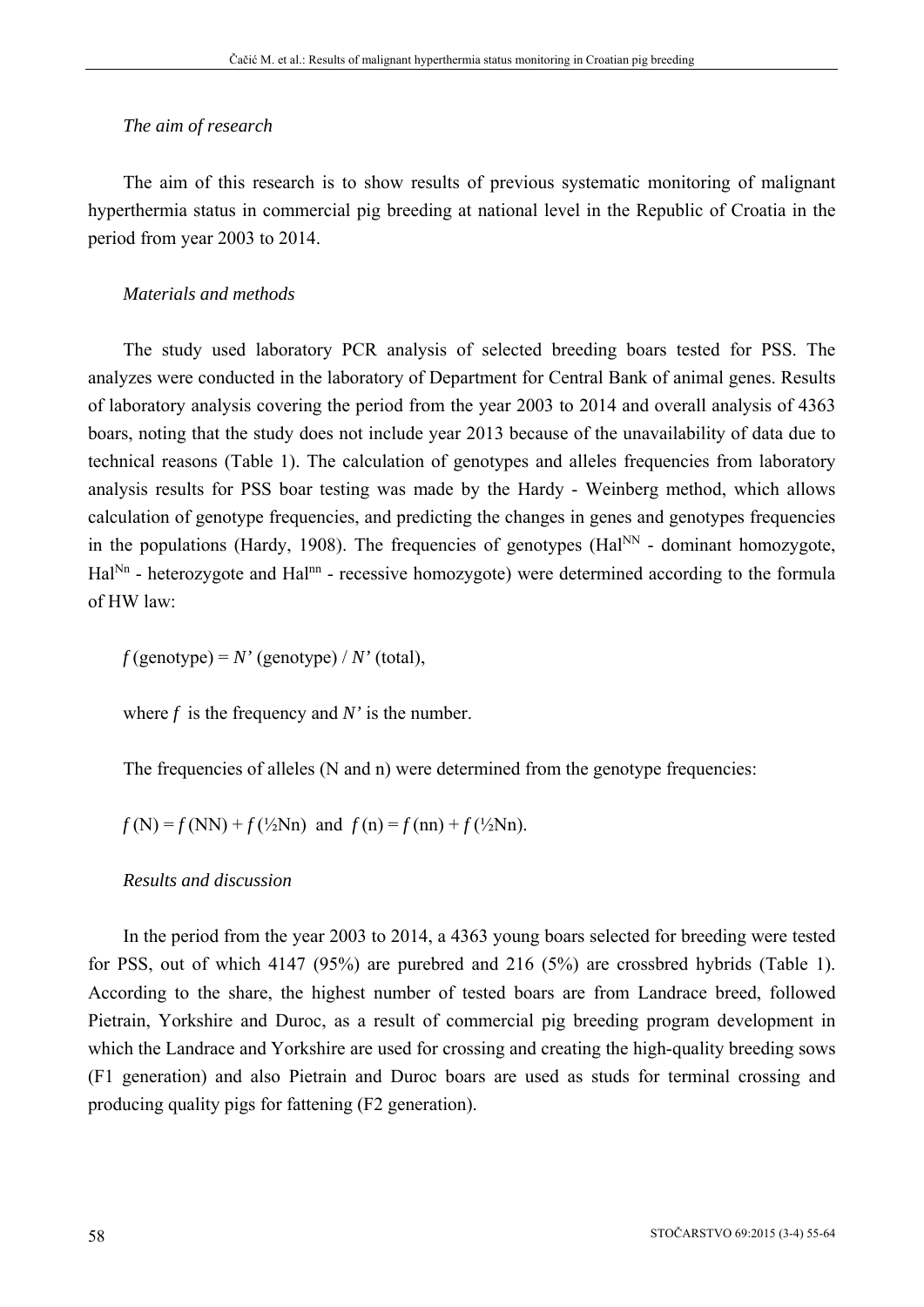| Table 1. – TOTAL NUMBER OF TESTED BOARS ON PSS BY BREED THROUGH THE YEARS            |
|--------------------------------------------------------------------------------------|
| Tablica 1. – UKUPAN BROJ TESTIRANIH RASPLODNIH NERASTOVA NA MHS PREMA PASMINAMA KROZ |
| GODINE                                                                               |

|                      |      | Years |      |      |       |      |      |      |      |      |     |                          |       | Total |      |
|----------------------|------|-------|------|------|-------|------|------|------|------|------|-----|--------------------------|-------|-------|------|
| Breed / Crossbred    |      | 2003. | 2004 | 2005 | 2006. | 2007 | 2008 | 2009 | 2010 | 2011 | 20  | 2013.                    | 2014. | No.   | %    |
| Pietrain             |      | 59    | 382  | 64   | 27    | 252  | 94   | 76   | 68   | 87   | 45  |                          | 32    | 1186  | 27,1 |
| Yorkshire            |      | 22    | 92   | 84   | 64    | 120  | 54   | 48   | 30   | 14   | 4   |                          | 15    | 547   | 12,5 |
| Landrace             |      | 95    | 161  | 199  | 89    | 572  | 344  | 300  | 192  | 154  | 69  |                          | 132   | 2307  | 52,9 |
| Duroc                |      |       | 52   | 14   |       | 3    | 5    | 8    | 5    | 3    | 3   | $\overline{\phantom{a}}$ | 13    | 107   | 2.5  |
| Landrace × Yorkshire |      |       | 40   |      | 12    | 30   |      |      |      |      |     |                          |       | 82    | 1.9  |
| Durok × Yorkshire    |      |       | 6    | 4    |       | 3    |      |      |      |      |     |                          |       | 14    | 0,3  |
| Pietrain × Duroc     |      |       | 12   | 2    |       | 5    |      |      |      |      |     |                          |       | 19    | 0,4  |
| Duroc × Landrace     |      |       | 16   |      |       |      |      |      |      |      |     |                          | 8     | 24    | 0,6  |
| Yorkshire × Pietrain |      |       |      |      |       | 8    |      |      |      |      |     |                          |       | 8     | 0.2  |
| Landrace × Pietrain  |      |       |      |      |       |      | 2    | 10   | 2    | 9    |     |                          |       | 23    | 0,5  |
| Crossbred - others   |      |       |      |      | 46    |      |      |      |      |      |     |                          |       | 46    | 1.1  |
| Total by the         | No.  | 176   | 761  | 367  | 240   | 993  | 499  | 442  | 297  | 267  | 121 | U                        | 200   | 4363  | 100  |
| vears                | $\%$ | 4,2   | 17.5 | 8,5  | 5,5   | 22.8 | 11,5 | 10.5 | 6,8  | 5,3  | 2,8 |                          | 4,6   | 100   |      |

 According to the years, the number of pigs under selection has the trend of continuous falling (C r o a t i a n a g r i c u l t u r a l a g a n c y, 2015b), and accordingly from the point of monitoring the status of PSS, we can see the negative trend in the number of analyzed breeding boars (Table 1). In order to monitor the PSS in Croatia, the laboratory analysis of boar status have shown the expected frequencies of all three PSS genotypes (Hal<sup>NN</sup>, Hal<sup>Nn</sup> and Hal<sup>nn</sup>) (Table 2). The total frequency of genotypes  $\text{Hal}^{\text{NN}}$ :  $\text{Hal}^{\text{Nn}}$  :  $\text{Hal}^{\text{nn}}$  is 72.7: 24.1: 3.2, while the frequency of alleles N : n is 84.7 : 15.26. Looking at the genotype representation through the years, there is an increasing share of the desirable  $Ha^{\text{NN}}$  and  $Ha^{\text{NN}}$  genotypes and reducing the frequency of undesirable genotype Hal<sup>nn</sup> (Table 2).

Table 2. – TOTAL NUMBER OF TESTED BOARS ON PSS AND GENOTYPE FREQUENCIES THROUGH THE YEARS

Tablica 2. – UKUPAN BROJ TESTIRANIH RASPLODNIH NERASTOVA NA MHS I FREKVENCIJE GENOTIPOVA KROZ GODINE

|                                | Genotype        |                    |                    |  |  |  |  |  |  |  |  |
|--------------------------------|-----------------|--------------------|--------------------|--|--|--|--|--|--|--|--|
|                                | <b>NN</b>       | Nn                 | nn                 |  |  |  |  |  |  |  |  |
| Year                           | No. of head (%) | No. of head $(\%)$ | No. of head $(\%)$ |  |  |  |  |  |  |  |  |
| 2003.                          | 106(60,2)       | 52(29,5)           | 18(10,2)           |  |  |  |  |  |  |  |  |
| 2004.                          | 529 (69,5)      | 189 (24,8)         | 43(5,6)            |  |  |  |  |  |  |  |  |
| 2005.                          | 251(68,4)       | 96(26,1)           | 20(5,4)            |  |  |  |  |  |  |  |  |
| 2006.                          | 158 (66,5)      | 76 (30,2)          | 6(2,5)             |  |  |  |  |  |  |  |  |
| 2007.                          | 621(62,5)       | 336 (33,8)         | 36(3,6)            |  |  |  |  |  |  |  |  |
| 2008.                          | 364 (72,9)      | 132 (26,4)         | 3(0,6)             |  |  |  |  |  |  |  |  |
| 2009.                          | 378 (85,5)      | 63(14,2)           | 1(0,2)             |  |  |  |  |  |  |  |  |
| 2010.                          | 256 (86,2)      | 40(13,4)           | 1(0,3)             |  |  |  |  |  |  |  |  |
| 2011.                          | 227 (85,0)      | 35(13,1)           | 5(1,8)             |  |  |  |  |  |  |  |  |
| 2012.                          | 105(86,7)       | 11(9,1)            | 5(4,1)             |  |  |  |  |  |  |  |  |
| 2013.                          | 0(0)            | 0(0)               | 0(0)               |  |  |  |  |  |  |  |  |
| 2014.                          | 174 (87,0)      | 24 (12,0)          | 2(1,0)             |  |  |  |  |  |  |  |  |
| Total gene frequencies         | 3170 (72,7)     | 1054 (24,1)        | 140(3,2)           |  |  |  |  |  |  |  |  |
| Frequencies of alleles (N : n) |                 | 84,74 : 15,26      |                    |  |  |  |  |  |  |  |  |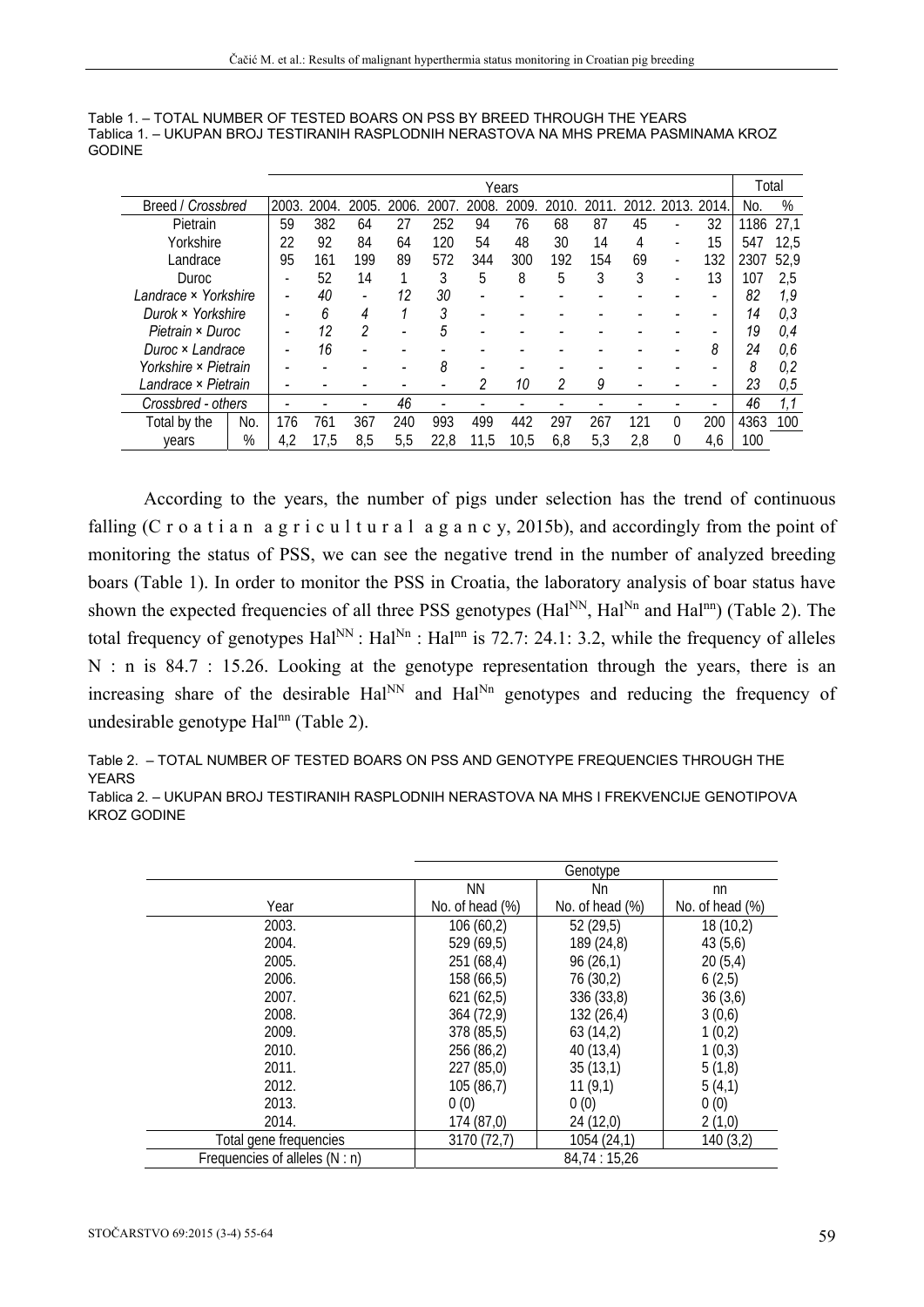In terms of breeds, in the Duroc boars only Hal<sup>NN</sup> genotype has been found (Table 3). In the Yorkshire boars appearance of undesirable genotype Hal<sup>nn</sup> has not been determined, while the same genotype is in a very small proportion (0.4%) present in the Landrace boars. As expected, the Pietrain had the most stressful and sensitive boars (10.9%). The ratio of alleles N : n is 84.9: 15.1 in purebred boars. In crossbred hybrid boars compared to purebred, it has been determined lower proportion of genotypes  $\text{Hal}^{\text{NN}}$  (8.3%) and  $\text{Hal}^{\text{nn}}$  (2.4%), and a higher proportion of genotype  $\text{Hal}^{\text{Nn}}$ (10.6%) (Table 4). The calculation of allele frequencies indicates a higher proportion of allele *n* by 2.9% compared to purebred boars.

If we compare the results of this study and previous studies conducted by L  $a c k o v i \dot{c} e t a$ l., (1997) and L a c k o v i ć e t a l. (1998), it shows that earlier studies used pigs of both sexes in the research, but also a much smaller number of individuals (285 and 637) with respect to this research which included results of laboratory analysis for 4363 pigs tested for PSS but all the individuals were breeding boars. Comparison of earlier researches of PSS status in the population of commercial breeds and their crosses in Croatia and this research shows Table 5. In comparison to previous researches, in this paper a higher frequency of recessive allele *n* was found as the carrier of the mutation that causes stress sensitivity in pigs, which can partly be explained by a much larger number of analyzed pigs in the study. This opinion is based on a comparison of results analysis of boars tested in the study conducted by L a c k o v i ć e t a l. (1997) and results of this research, and it is clear that the previous authors confirmed higher proportion of genotype  $\text{Hal}^{\text{NN}}$  and lower presence of genotypes  $\text{Hal}^{\text{Nn}}$  and  $\text{Hal}^{\text{nn}}$ . On the other hand, the research also conducted by L a c k o v i ć e t a l. (1998) on a bigger number of pigs resulted in lower proportion of genotypes Hal<sup>NN</sup> and Hal<sup>nn</sup>, and a significantly higher proportion of genotype  $\text{Hal}^{\text{Nn}}$  compared to the previous study by the same authors, and in parallel comparison with this research also had a lower proportion of genotypes  $\text{Hal}^{\text{NN}}$  and  $\text{Hal}^{\text{nn}}$  and a higher proportion of  $\text{Hal}^{\text{Nn}}$  genotype.

| Table 3. – TOTAL NUMBER OF TESTED PUREBRED BOARS ON PSS BY BREED. ALLELE FREQUENCIES AND |
|------------------------------------------------------------------------------------------|
| GENOTYPE FREQUENCIES THROUGH THE YEARS                                                   |
| Tablica 3. – UKUPAN BROJ ČISTOKRVNIH TESTIRANIH RASPLODNIH NERASTOVA NA MHS PREMA        |

Tablica 3. – UKUPAN BROJ ČISTOKRVNIH TESTIRANIH RASPLODNIH NERASTOVA NA MHS PREMA PASMINAMA, FREKVENCIJE ALELA I FREKVENCIJE GENOTIPOVA KROZ GODINE

| Years                      |                       |                 |                  |                 |                                      |                  |                 |           |           |                                      |                |                                                 |                            |                                       | Frequency (%)        |             |     |
|----------------------------|-----------------------|-----------------|------------------|-----------------|--------------------------------------|------------------|-----------------|-----------|-----------|--------------------------------------|----------------|-------------------------------------------------|----------------------------|---------------------------------------|----------------------|-------------|-----|
|                            |                       | 2003.           | 2004.            |                 | 2006.                                |                  | 2008.           | 2009      | 2010.     |                                      | 2012.          | 2013.                                           | 2014.                      |                                       | Genotype             | Allele      |     |
| <b>Breed</b>               | Genotype              |                 |                  | 2005.           |                                      | 2007             |                 |           |           | 2011                                 |                |                                                 |                            | Total:                                |                      | Ν           | n   |
| Pietrain                   | <b>NN</b><br>Nn<br>nn | 14<br>30<br>15  | 202<br>138<br>42 | 7<br>40<br>17   | 7<br>15<br>5                         | 41<br>178<br>33  | 30<br>61<br>3   | 42<br>33  | 36<br>31  | 51<br>31<br>5                        | 30<br>10<br>5  | $\overline{\phantom{a}}$<br>٠<br>÷              | 13<br>17<br>$\overline{2}$ | 473<br>584<br>129                     | 39,9<br>49,2<br>10,9 | $64,5$ 35,5 |     |
| Yorkshire                  | ΝN<br>Nn<br>nn        | 21<br>1         | 77<br>15         | 79<br>5         | 62<br>2                              | 107<br>13        | 53              | 45<br>3   | 30        | 14<br>٠                              | 4              | ÷<br>٠                                          | 15<br>٠                    | 507<br>40<br>$\overline{\phantom{a}}$ | 92,7<br>7,3          | 96,3        | 3.7 |
| Landrace                   | ΝN<br>Nn<br>nn        | 71<br>21<br>3   | 140<br>21        | 147<br>49<br>3  | 72<br>17<br>$\overline{\phantom{a}}$ | 427<br>142<br>3  | 274<br>70       | 278<br>22 | 184<br>8  | 152<br>2<br>$\overline{\phantom{a}}$ | 68<br>1        | $\overline{\phantom{a}}$<br>٠                   | 129<br>3<br>٠              | 1942<br>356<br>9                      | 84,2<br>15,4<br>0,4  | 91,8        | 8.2 |
| Duroc                      | ΝN<br>Νn<br>nn        | ٠               | 52               | 14              | ⅎ                                    | 3                | 5               | 8         | 5         | 3                                    | 3              | ÷                                               | 13                         | 107                                   | 100                  | 100         |     |
| Total by the<br>genotypes: | ΝN<br>Νn<br>nn        | 106<br>52<br>18 | 471<br>174<br>42 | 247<br>94<br>20 | 149<br>34<br>5                       | 578<br>333<br>36 | 362<br>132<br>3 | 373<br>58 | 255<br>39 | 220<br>33<br>5                       | 105<br>11<br>5 | $\blacksquare$<br>$\overline{\phantom{a}}$<br>٠ | 170<br>20<br>2             | 3036<br>980<br>138                    | 73,1<br>23,6<br>3,3  | 84,9 15,1   |     |
| Total by the years:        |                       | 176             | 687              | 361             | 188                                  | 947              | 497             | 432       | 295       | 258                                  | 121            | ÷                                               | 92                         | 4154                                  |                      |             |     |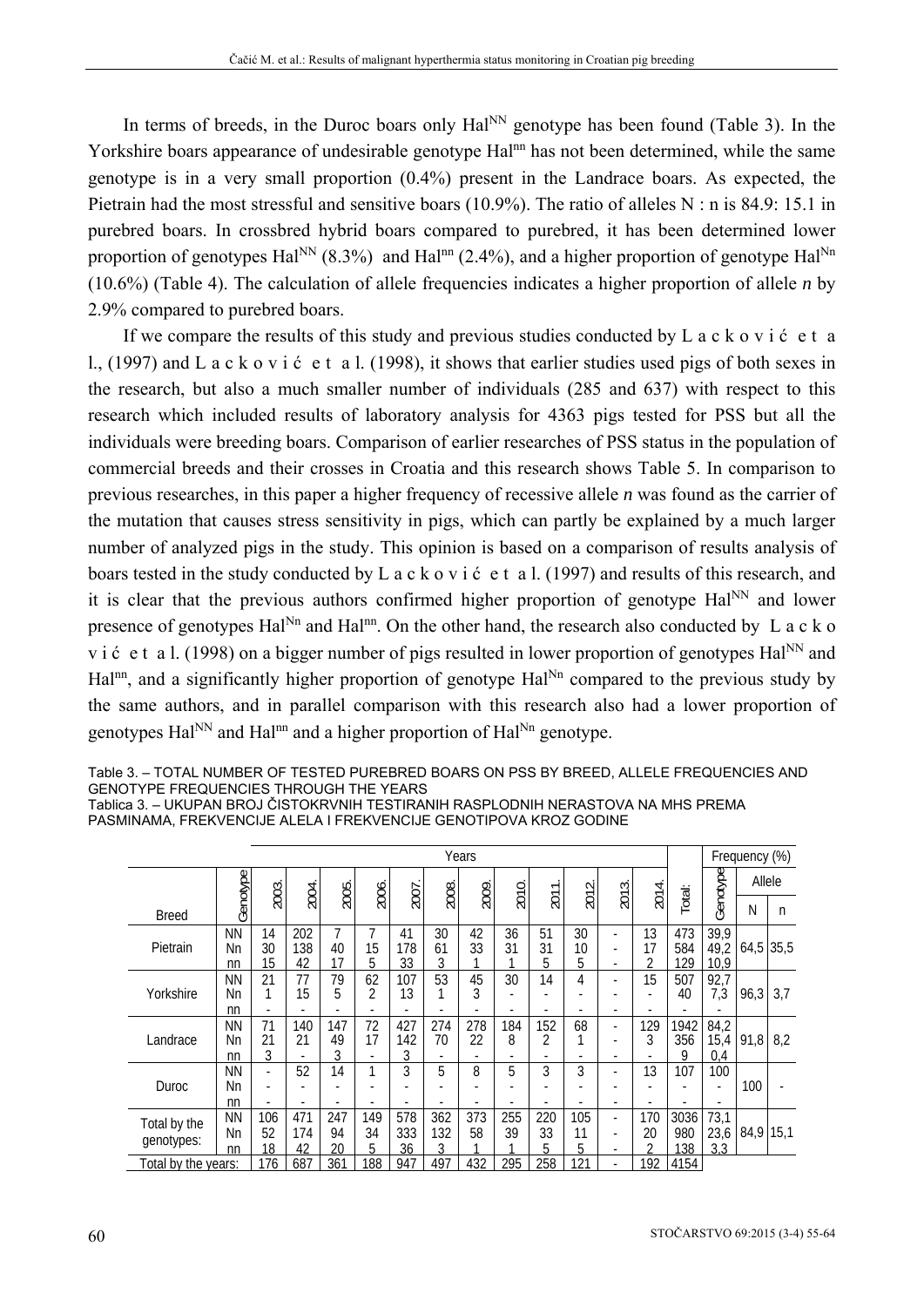#### Table 4. – TOTAL NUMBER OF TESTED CROSSBRED BOARS ON PSS BY BREED, ALLELE FREQUENCIES AND GENOTYPE FREQUENCIES THROUGH THE YEARS Tablica 4. – BROJ TESTIRANIH KRIŽANIH RASPLODNIH NERASTOVA NA MHS PREMA PASMINAMA,

FREKVENCIJE ALELA I FREKVENCIJE GENOTIPOVA KROZ GODINE

| Years                      |           |                          |                |                |       |       |       |       |                |                |       |       |                          |                | Frequency (%) |           |              |
|----------------------------|-----------|--------------------------|----------------|----------------|-------|-------|-------|-------|----------------|----------------|-------|-------|--------------------------|----------------|---------------|-----------|--------------|
|                            |           |                          |                |                |       |       |       |       |                |                |       |       |                          |                |               | Alelle    |              |
| Crossbred                  | Genotype  | 2003.                    | 2004.          | 2005.          | 2006. | 2007. | 2008. | 2009. | 2010.          | 2011.          | 2012. | 2013. | 2014.                    | Total:         | Genotype      | N         | $\mathsf{n}$ |
| Landrace ×                 | <b>NN</b> | ä,                       | 30             | ä,             | 5     | 30    |       |       |                |                |       | ÷,    | ÷,                       | 65             | 79,3          |           |              |
| Yorkshire                  | Nn        | ä,                       | 9              | ä,             | 7     |       |       |       |                |                |       |       | ٠                        | 16             | 19,5          | 89        | 11           |
|                            | nn        | $\overline{\phantom{a}}$ | 1              |                |       |       |       |       |                |                | ٠     | ٠     | ٠                        | 1              | 1,2           |           |              |
| Duroc $\times$             | <b>NN</b> | ÷.                       | 5              | $\overline{4}$ | 1     | 3     |       | ÷.    |                |                |       | ä,    | ä,                       | 13             | 92,9          |           |              |
| Yorkshire                  | Nn        | ä,                       | 1              |                |       |       |       | ÷.    |                |                |       | ä,    | ÷,                       | 1              | 7,1           | 96,4      | 3,6          |
|                            | nn        | ä,                       |                |                |       |       |       | ä,    |                | ä,             | ä,    | ä,    | ä,                       | ä,             |               |           |              |
| Pietrain ×                 | <b>NN</b> | ä,                       | 9              | ÷,             | ä,    | 2     |       | ٠     |                |                |       | ٠     | $\overline{\phantom{a}}$ | 11             | 57,9          |           |              |
| Duroc                      | Nn        | ÷.                       | 3              | $\overline{2}$ |       | 3     |       |       |                |                |       | ä,    | ÷                        | 8              | 42,1          | 78,9 21,1 |              |
|                            | nn        | ٠                        |                |                |       |       |       |       |                |                |       | ٠     | ٠                        |                |               |           |              |
| Duroc $\times$<br>Landrace | <b>NN</b> | ٠                        | 14             | $\blacksquare$ |       | ä,    |       | ٠     |                |                | ÷     | ä,    | 4                        | 18             | 75            |           |              |
|                            | Nn        | ä,                       | 2              | ä,             |       |       |       |       |                |                | ä,    | ٠     | 4                        | 6              | 25            | 87,5 12,5 |              |
|                            | nn        | ä,                       |                |                |       |       |       | ٠     | $\blacksquare$ | ٠              | ä,    | ÷,    | ÷,                       |                |               |           |              |
| Yorkshire ×                | <b>NN</b> | ä,                       |                | ä,             |       | 8     |       |       |                |                |       | ÷     | ٠                        | 8              | 100           |           |              |
| Pietrain                   | Nn        | ä,                       |                | ä,             |       |       |       |       |                |                |       | ٠     | ä,                       |                | ÷,            | 100       |              |
|                            | nn        | $\overline{\phantom{a}}$ |                | ٠              | ٠     |       |       |       |                |                | ٠     | ÷     | ٠                        | ä,             |               |           |              |
| Landrace ×                 | <b>NN</b> | $\overline{\phantom{a}}$ | $\overline{a}$ | ä,             | ٠     | ä,    | 2     | 5     | 1              | 7              | ä,    | ä,    | ä,                       | 15             | 65,2          |           |              |
| Pietrain                   | Nn        | ٠                        |                |                |       |       |       | 5     | 1              | $\overline{2}$ | ٠     | ä,    | ٠                        | 8              | 34,8          | 82,6 17,4 |              |
|                            | nn        | ٠                        |                | ä,             |       | ä,    | ٠     | ٠     |                |                | ٠     | ä,    | ٠                        |                |               |           |              |
| Crossbred -                | <b>NN</b> | ä,                       |                |                | 10    | ä,    |       |       |                |                |       | ä,    | ٠                        | 10             | 21,7          |           |              |
| other                      | Nn        | ä,                       |                | ä,             | 35    |       |       |       |                |                | ٠     | ä,    | ÷,                       | 35             | 76,1          | 59,7 40,3 |              |
|                            | nn        | ٠                        |                |                | 1     |       |       |       |                |                | ٠     | ٠     | ٠                        | 1              | 2,2           |           |              |
| Total by the               | <b>NN</b> | ٠                        | 58             | 4              | 16    | 43    | 2     | 5     | 1              | 7              | ٠     | ä,    | 4                        | 140            | 64,8          |           |              |
| genotypes:                 | Nn        | $\overline{\phantom{a}}$ | 15             | $\overline{2}$ | 42    | 3     |       | 5     | 1              | $\overline{2}$ | ٠     | ٠     | 4                        | 74             | 34,2          | 81,9      | 18           |
|                            | nn        |                          |                |                | 1     |       |       |       |                |                |       | ä,    |                          | $\overline{2}$ | 0,9           |           |              |
| Total by the years:        |           |                          | 74             | 6              | 59    | 46    | 2     | 10    | $\overline{2}$ | 9              |       | ä,    | 8                        | 216            |               |           |              |

#### Table 5. – COMPARISON OF THIS RESEARCH (*Čačić et al*., 2015) WITH EARLIER RESEARCHES Tablica 5. – USPOREDBA REZULTATA OVOGA ISTRAŽIVANJA (*Čačić i sur*., 2015) S RANIJIM RADOVIMA

| Research                              | Number of analysed |      | Number of<br>Number of |                  | Number of      | Frequency of |
|---------------------------------------|--------------------|------|------------------------|------------------|----------------|--------------|
|                                       | pigs               |      | homozygotes NN         | heterozygotes Nn | homozygotes nn | $n$ allele   |
| Lacković et al. $(1997)^*$            | total              | 285  | 250 (87,72)            | 32 (11,23)       | 3(1,05)        | 0,067        |
|                                       | boars              | 133  | 113 (85)               | 18(13,5)         | 2(1,5)         |              |
|                                       | total              | 637  | 587 (92,15)            | 40 (6,28)        | 10(1,57)       | 0.047        |
| Lacković et al. (1998)*               | boars              | 151  | 102 (67,44)            | 47 (31,24)       | 2(1,32)        |              |
| $\check{C}$ a č i ć e t a l. (2015)** | boars              | 4363 | 3170 (72,7)            | 1054 (24,1)      | 140(3,2)       | 0,153        |

\* previous researches; \*\* this research

## *Conclusion*

On the national level in Croatia, the systematical tracking of PSS status using molecular genetic methods in populations of commercial pig breeds is carried out since 2003 as part of the implementation of the national program for breeding pigs. Results of laboratory tests of breeding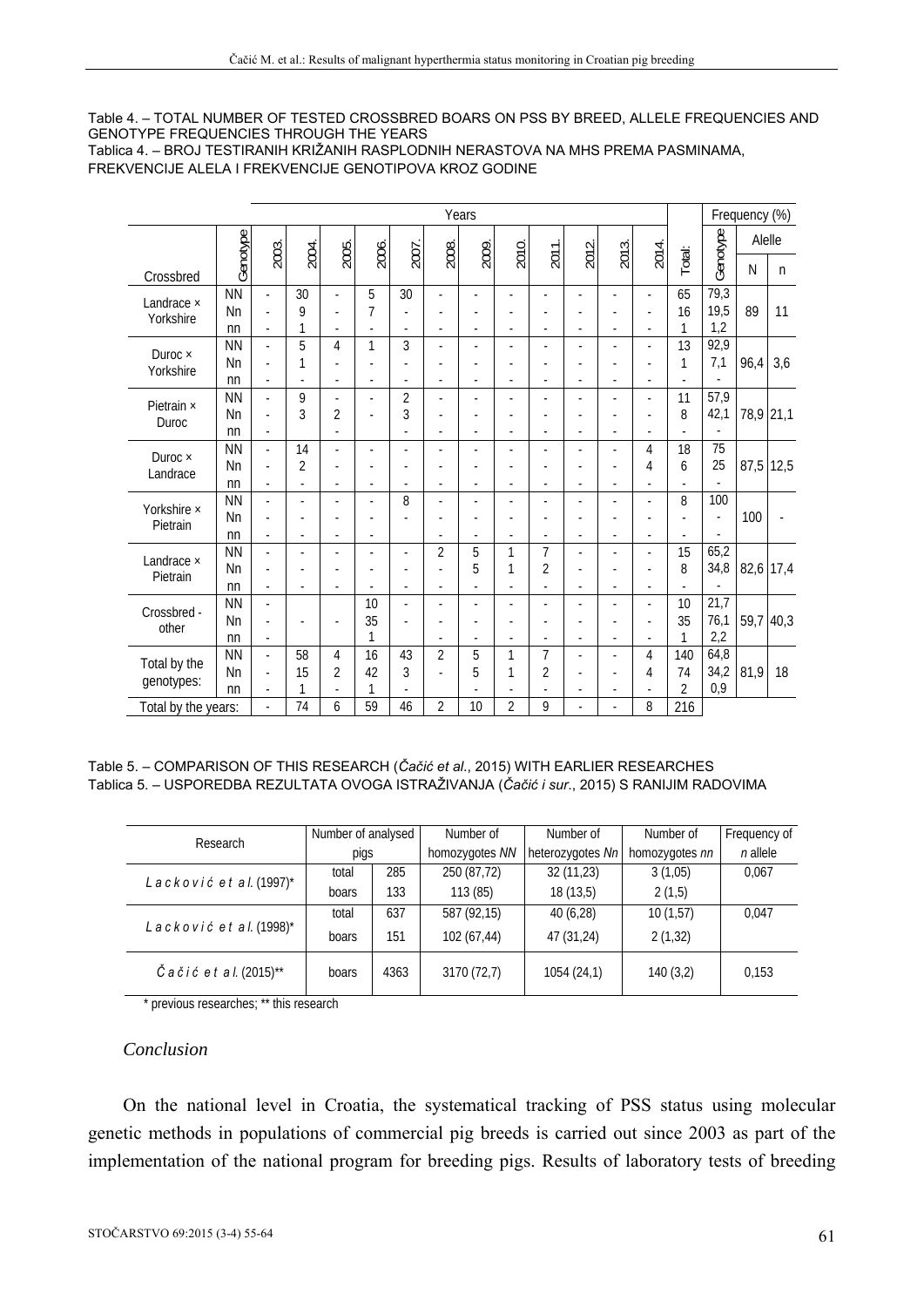boars and monitoring PSS status in Croatian pig for a period of more than a decade, indicates the success using the set of protocols for monitoring and elimination of breeding stress - sensitive breeding males of commercial pig breeds. Although, unfortunately the trend of commercial pig breeds under selection is in continuous decline in Croatia, and consequently the number of breeding boars analyzed, we can see a continuous increase in the proportion of tested boars with desirable genotypes like Hal<sup>NN</sup> and Hal<sup>Nn</sup>, and reducing the share of genotype Hal<sup>nn</sup>. Compared to previous studies, which are based on PSS status in Croatian populations of pigs, this study which is based on a large number of tested males can be considered research that has faithfully displayed the status of PSS in Croatian pigs. Therefore, this study should be taken as a measure of quality and the basis for further follow-up research of PSS status in pig breeding, as from genetic, also from organizational point of view in monitoring PSS in Croatia that is conducted by the Croatian agricultural agency. However, in the systematic monitoring of PSS status, Black Slavonian pig and the Turopolje pig are not included, as the only two native pig breeds of Croatia (Official Gazette 127/98). Today, when industrialized agricultural production dominates, there are several reasons for the preservation and enhancement of our native breeds, some of which produce popular traditional meat products, why it is very important to establish and monitor the PSS status in populations of these two native breeds of pigs.

#### **REFERENCES**

- 1. A a l h u s, J. L., S. D. J o n e s, W. M. R o b e r t s o n, A. K. W. T o n g, A. P. S a t h e r (1991): Growth characteristics and carcass composition of pigs with known genotypes for stress susceptibility over a weight range of 70 to 120 Kg. British Society of Animal Science, 2 (52): 347-353.
- 2. A l v e s, L. R., R. C. A n t u n e s, R. B. A n d r a d e, A. A. S t o r t i, S. L. B. R e i s, L.G. C a r r a z z a, C. F. O s a v a, N. V. C o s t a (2014): Effect of the halothane genotype on intramuscular fat deposition in swine. Genetics and Molecular Research 13 (1): 363-370.
- 3. A n d r e s e n, E., P. J e n s e n P. (1977): Close linkage established between the HAL locus for halothane sensitivity and the PHI (phosphohexose isomerase) locus in pigs of the Danish Landrace breed. Nord. Vet. Med., 29 (11): 502-504.
- 4. C h r i s t i a n, L. L. (1972): A review of the role of genetics in animal stress suspectibality and meat quality. In: Cassens, R.G., F. Giesler, Q Kolb, Editors, Pork Quality Symposium. University of Wisconsin, Madison: 91-115
- 5. C h r i s t i a n, L. L. (1974): Halothane test for PSS-field application. American association of swine practitioners conference, Des Moines, Iowa: 6-13.
- 6. Č a č i ć, M., V. O r e h o v a č k i, M. V u k o b r a t o v i ć, M. M. D r a ž i ć, A. S m e t k o, T. P a v l e š i ć, V. Č u b r i c – Č u r i k, I. Č u r i k (2015): Uloga banke gena u očuvanju izvornih pasmina domaćih životinja. 50. hrvatski i 10. međunarodni simpozij agronoma. Republika Hrvatska, Opatija, 16.-20. veljače 2015., Zbornik radova, str. 424-428.
- 7. F i s h e r, P., F. D. M e l l e t t, L. C. Hoffman (2000): Halothane genotype and pork quality. Carcass and meat quality characteristics of three halothane genotypes. Meat Science, 54: 97-105.
- 8. F l e t c h e r, J. E., L. T r i p o l i t i s, H. R o s e n b e r g, J. B e e c h (1993): Malignant hyperthermia: halothane- and calcium- indued calcium release in skeletal muscle. Biochem. Mol. Int., 29 (4): 763-772.
- 9. Fujii, J., O. Kinya, F. Zorzato, S. De Leon, V. K. Khanna, J. E. Weiler, P. J. O'Brien, D. H. M a c L e n n a n (1991): Identification of a mutation in porcine ryanodine receptor associated wiht maligant hyperthermia. Scinece, 253 (5018): 448-451.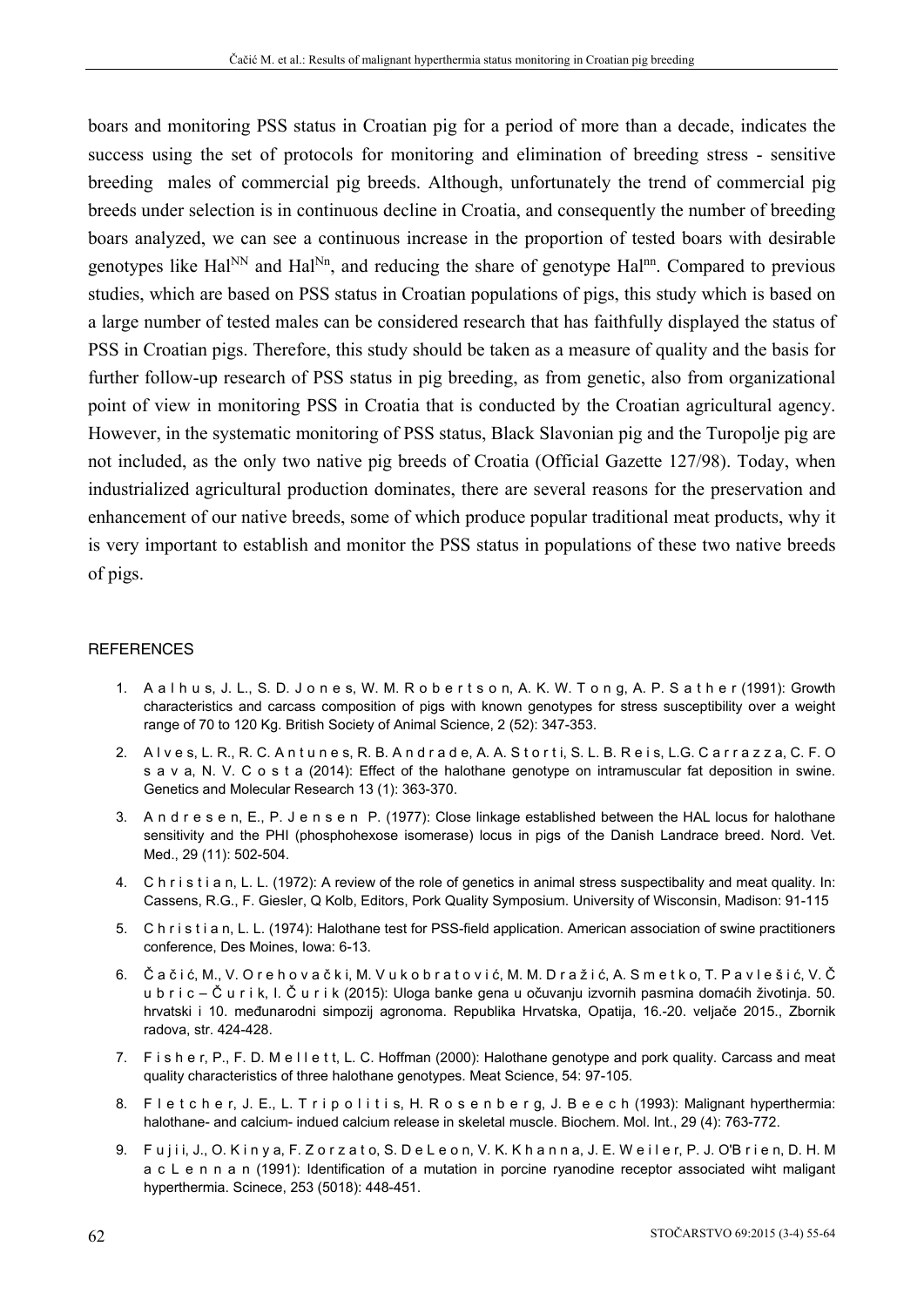- 10. Gill ard E. F., K. Otsu, J. Fujii, V. K. Khanna, S. De Leon, J. Derdemezi, B. A. Britt, C. L. Duff, R. G. W o r t o n, D. H. M a c L e n n a n D.H. (1991): A substitution of Cysteine for Arginine 614 in the ryanodine receptor is potentially causative of human malignant hyperthermia. Genomics 11 (3): 751-755.
- 11. H a r b i t z, I., T. K r i s t e n s e n, M. B o s n e s, S. K r a n, W. D a v i e s (1992): DNA sequence of the skeletal muscle calcium release channel cDNA and verification of the Arg615→Cys615 mutation, associated with porcine malignant hyperthermia, in Norwegian landrace pigs. Anim. Genet. 23 (5): 395- 402.
- 12. H a r d y, G. H. (1908): Mendelian Proportions in a Mixed Population. Science, 28 (706): 49–50.
- 13. H o u d e A., S. A. P o m m i e r, R. Roy (1993): Detection of the ryanodine receptor mutation associated with malignant hyperthermia in purebred swine populations. J. Anim. Sci., 71, 1414-1418.
- 14. H r v a t s k a p o lj o p r i v r e d n a a g e n c i j a (2015a): Banka animalnih gena. Godišnje izvješće za 2014. Križevci.
- 15. H r v a t s k a p o lj o p r i v r e d n a a g e n c i j a (2015b): Svinjogojstvo. Godišnje izvješće za 2014. Križevci.
- 16. H r v a t s k i s t o č a r s k i s e l e k c i j s k i c e n t a r (2000): Upute i pravilnici za provedbu programa uzgoja svinja. Hrvatsko stočarsko selekcijski centar. Zagreb.
- 17. Ilie, D. E., V. Băcilă, A. Cean, L. T. Cziszter, S. Neo (2014): Screening of RYR1 genotypes in swine population by rapid and sensitive method. Romanian Biotechnological Letters, 19 (2): 9170-9178.
- 18. J e r k o v i ć, I., I. Đ u r k i n, V. M a r g e t a, G. K r a l i k, G. K u š e c (2009): Molekularni pristup u istraživanju kvalitete svinjskog mesa. Meso, XI (3): 180-188.
- 19. J u d g e, M. D. (1972): A review of possible methods to detect stress susceptibility and potential low quality pork. In: Cassens, R.G., F. Giesler, Q. Kolb, Editors, Pork Quality Symposium. University of Wisconsin, Madison, Proceedings: 91-115.
- 20. Lacković, V., Z. Tadić, A. Vitković, P. Bosnić, T. Balenović, A. Pleli, I. Bašić (1997): Determination of the malignant hyperthermia (MH) gene status in swinw in Croatia, Periodicum biologorum, 99 (3): 433-435.
- 21. Lacković, V., A. Gomerčić, Z. Tadić, A. Vitković, V. Sučić, T. Balenović, D. Sabo, I. Ba š i ć (1998): Utvrđivanje statusa gena za malignu hipertermiju u farmskom uzgoju svinja u Hrvatskoj. Stočarstvo, 52 (3): 163-169.
- 22. Le a c h, L, M,, M, E l l i s, D, S, S u t t o n, F, K, M c K e i t h, E, R, Wilson (1996): The growth performance, carcass characteristics, and meat quality of halothane carrier and negative pigs. J. Anim. Sci, 74: 934-943.
- 23. L o u i s, C. F., E. M. G a l l a n t, E. R e m p l e, J. R. M i c k e l s o n (1990): Malignant hyperthermia and porcine stress syndrome: a tale of two species. In: Pig News and Information, 11: 341.
- 24. M a b r y, J. W., (1977): Porcine stress syndrome: inheritance, prediciton and perfomance characteristics. PhD. Thesis. Iowa State University, Ames.
- 25. M a b r y, J. W., L. L. C h r i s t i a n, D. L. K u h l e r s (1981): Inheritance of poricine stress syndrome. Journal of Heredity, 72 (6): 429-430.
- 26. M a c L e n n a n D. H., P h i l l i p s M. S. (1992): Malignant hyperthermia, Science, 256 (5058): 789-794.
- 27. M a r g e t a, V., G. K r a l i k, T. J o v i ć, I. Đ u r k i n, P. M a r g e t a (2010): Povezanost RYR1 gena s proizvodnim i klaoničkim svojstvima. Krmiva, 523 (1): 35-43.
- 28. M a r g e t a, V., G. K r a l i k, S. V i d i ć, K. B u d im i r (2012): Influence of MHS genetic status of boars on fertility of sows and production trait of piglets. Poljoprivreda, 18 (1): 47-51.
- 29. M in k e m a, D., G. E i k e l e n b o o m, P. V a n E l d i k (1976): Inheritance of M.H.S. susceptibility in pigs. In: Proceedings oft he Third Internationaln Conference on Production Diseases in Farm Animals. Centre for Agricultural Publising and Documentation, Wageningen, The Netherlands: 203-207.
- 30. O ' B r i e n, P. J. (1986): Porcine malignant hypertherimia susceptibility: hypersensitive calcium-release mechanism of skeletal muscle sarcoplasmic reticulum. Canadian Journal of Veterinary Research, 50: 318-328.
- 31. O l l i v i e r L., P. S e l l i e r, G. M o n i n (1975): Determinisme genetique du syndrome d'hyperthermie maligne chez le porc de Pietrain. Ann. Génét. Sél. Anim., 7(2): 159-166.